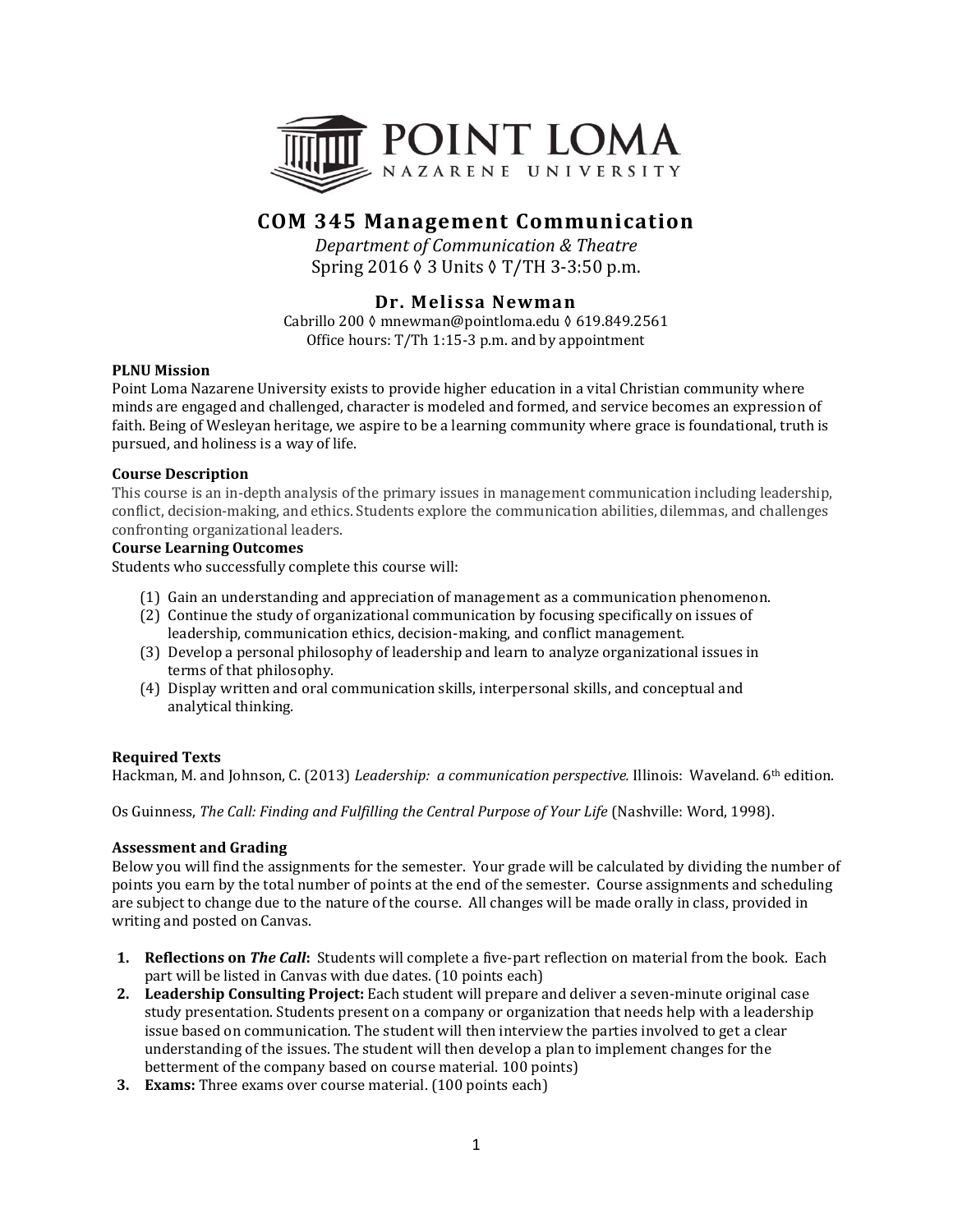- **4. Personal Vision Statement:** Students will complete a personal vision statement. Requirements for the assignment will be explained in class. (15 points)
- **5. Article Review:** Students will complete a thought paper based on articles from the *Harvard Business Review.* Papers should include a brief summary of the article, an opinion of the concept, and personal connections. All papers for this class should be 3-4 typed pages, double-spaced, 12-point Times New Roman Font with one-inch margins. (25 points each)
- **6. Case Studies/Self-Assessments:** Students will complete five case studies from the Leadership text. Case studies will be assigned early in the semester and students should be prepared to discuss the case during the lecture that corresponds to the case study location in the text. (10 points each)
- **7. Participation:** Points will be deducted at the professor's discretion for excessive absences and/or disruption during lecture.

### **Grade Scale**

A- = 90-93%; A = 94-97%; A+ = 98-100%:Excellent **(***superior, first rate/class, exceptional, superlative paper and tests; engaged in class lecture and discussion, attendance, posture, interest, etc. Comprehensive excellence is needed for a superlative grade in this course***.**

B- = 80-83%; B = 84-87%; B+ = 88-89%:Above average

- C- = 70-73%; C = 74-77%; C+ = 78-79%:Average (*mediocre, commonplace, ordinary, passable, fair, midpoint between extremes of excellence and failure.)*
- D- =  $60-63\%$ ; D =  $64-67\%$ ; D+ =  $68-69\%$ : Below average
- F = 59% and below: Failure **(***omission or lack of satisfactory performance of action or task, inadequate, impassable, etc.)*

### **Method of Instruction**

The course is taught through lecture, discussion, class activities, and a semester project all designed to help you develop critical thinking abilities as they relate to organizational life. Lectures will often introduce material beyond that which is covered in readings and will assume information supplied in the text. Lecture and text should complement, not substitute for each other. It is your responsibility to come to class ready to think, challenge, analyze, and apply the material covered. Additional norms include:

1. Students are expected to attend class and be on time. Failure to make presentations on schedule will result in a failing grade for that presentation. In the event of absence students seek missed information/notes from classmates.

2. All written work must be typed, and attention should be paid to form (including grammar, punctuation, spelling, APA formatting and general appearance) as well as content.

3. Integrity is of great importance. Plagiarism of any sort will not be tolerated and will result in a grade of "F" for the project and possibly the course. See university notifications below for specifics.

4. Classroom disruption by cell phones or other electronic devices (i.e. text messaging) is prohibited. All laptops, cell phones and similar electronic devices must remain turned off and out of sight for the duration of class. A student may face a zero and/or failure in the class if an electronic device is used for cheating during a test.

5. Please DO NOT disrupt class while students are presenting. This includes walking in/out of the classroom. Also, please do not carry on side conversations while the professor is lecturing or during discussion. You can never show too much respect for your professors. Disruptions will result in points lost from participation grade.

6. This syllabus serves as the contract between the students and professor. Your continued enrollment in the course serves as agreement to abide by the policies and information set forth here within.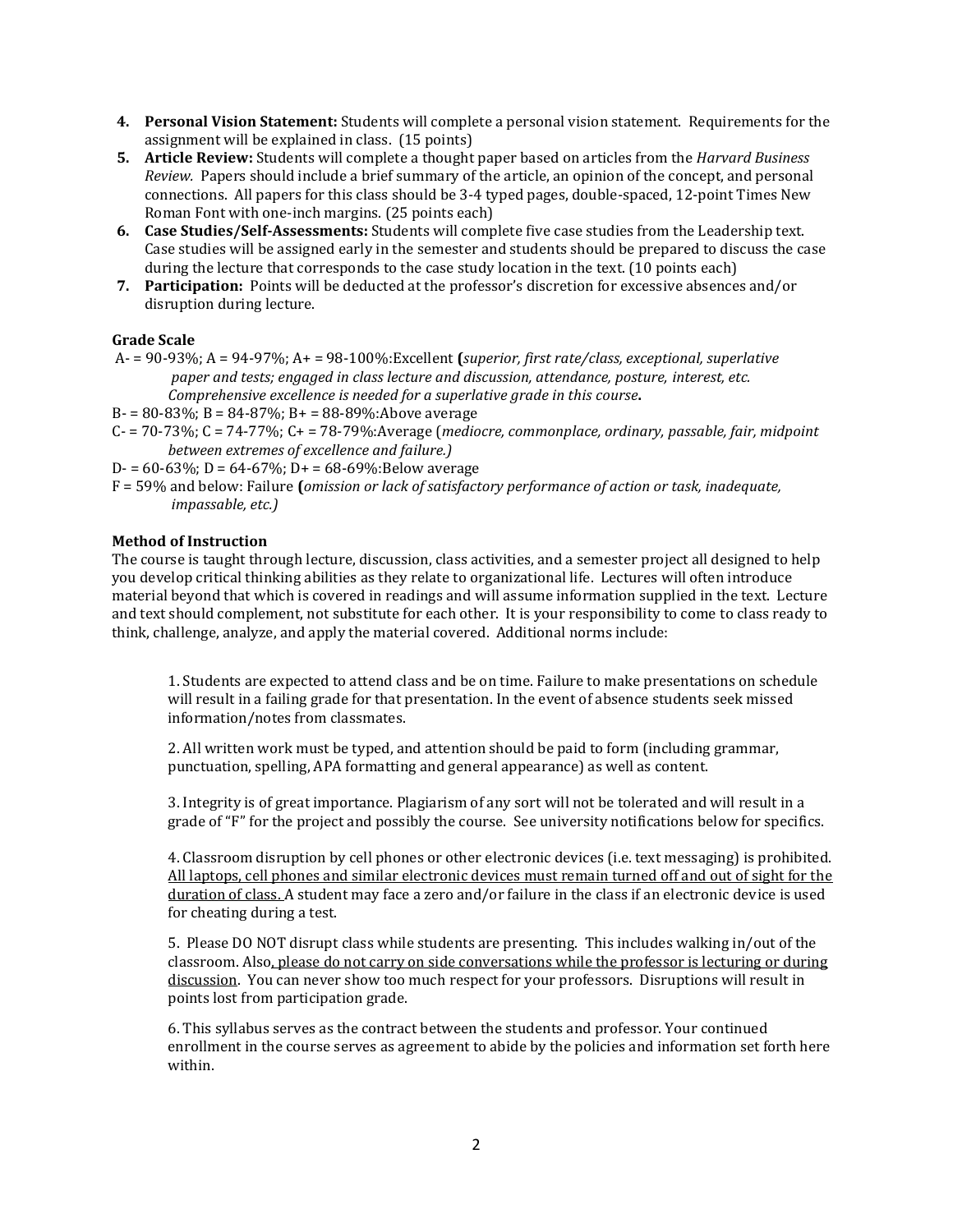### **Course Schedule**

Please note: Due to the nature of this course, the schedule is subject to change. All changes will be posted on Canvas and announced in class.

| Date        | Plan for the Week                  | Preparation for the Week                                                  |
|-------------|------------------------------------|---------------------------------------------------------------------------|
| Jan 14      | Course Intro                       | Read Chapter 1 in Leadership a                                            |
|             | Leadership & Communication         | Communication Perspective (LCP)                                           |
| Jan $19-21$ | Leadership & Followership          | Read LCP Ch 2                                                             |
|             | <b>Communication Styles</b>        | Read The Call (Intro, ch 1-2)                                             |
|             |                                    | Read Situational Leadership Packet on                                     |
|             |                                    | Canvas                                                                    |
| Jan 26-28   | Traits, Situational, Functional    | Read LCP 3                                                                |
|             | and Relational Leadership          | Read The Call ch 3-4                                                      |
|             |                                    | <b>Complete Call Reflection Part I (Submit</b><br>on Canvas)              |
| Feb 2-4     | Transformational Leadership        | Read LCP 4                                                                |
|             |                                    | Vision Statement due 2/3 (Submit in                                       |
|             |                                    | Canvas)<br>Prepare for Exam 1                                             |
|             |                                    |                                                                           |
| Feb 9-11    | 2/9: Exam 1 (ch 1-4 LCP/Call       | Read LCP 5                                                                |
|             | $ch(1-4)$                          | Read The Call ch -5-6                                                     |
|             | 2/11 Leadership & Power            |                                                                           |
| Feb 16-18   | Leadership & Influence             | Read LCP 6                                                                |
|             |                                    | Read The Call ch 7-9                                                      |
|             |                                    | <b>Complete Call Reflection Part II (Submit</b><br>on Canvas)             |
| Feb 23-25   | Leadership in Groups and           | Read LCP 7                                                                |
|             | Teams                              | Read The Call ch 10-12                                                    |
| Mar 1-3     | Leadership in Organizations        | Read LCP 8                                                                |
|             |                                    | Read The Call ch 13                                                       |
|             |                                    | Prepare for Exam 2                                                        |
| Mar 8-10    | No Class Spring Break              |                                                                           |
| Mar15-17    | 3/15: Exam 2 (LCP ch 5-8/Call      | Read LCP 10                                                               |
|             | $5-13$<br>Leadership and Diversity | <b>Complete Call Reflection Part III (Submit</b><br>on Canvas)            |
|             |                                    |                                                                           |
| Mar 22      | Leadership and Diversity           | Read The Call ch 14-16                                                    |
| Mar 24-28   | No Class Easter Recess             |                                                                           |
| Mar 29-31   | Ethical Leadership                 | Read LCP 12                                                               |
|             |                                    | Read The Call ch 17-19<br><b>Complete Call Reflection Part IV (Submit</b> |
|             |                                    | on Canvas)                                                                |
|             |                                    |                                                                           |
| April 5-7   | Leadership Development             | Read LCP 13                                                               |
|             |                                    |                                                                           |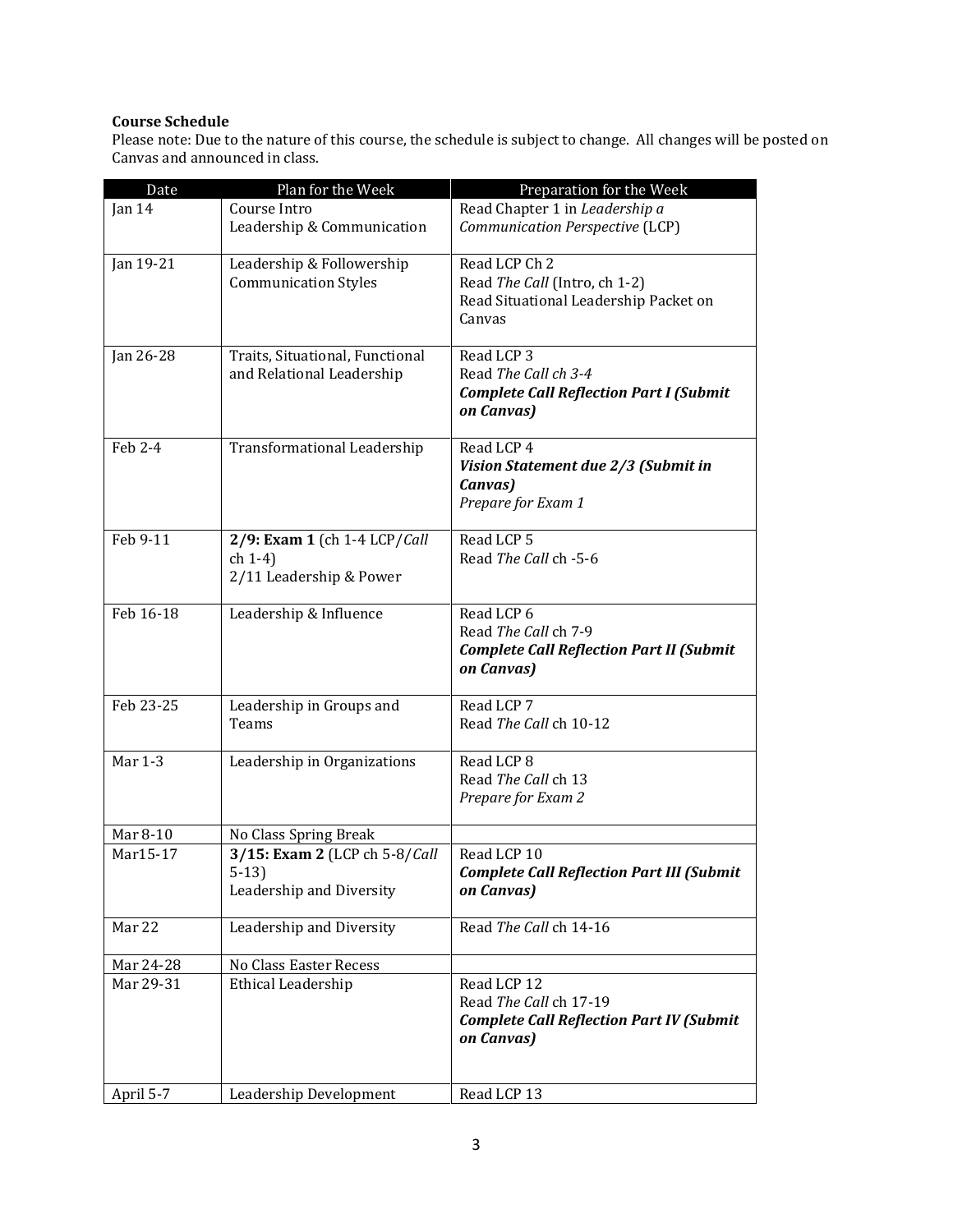|                     |                                           | Article Review Due 4/14 (Submit in<br>Canvas)<br>Read The Call ch 20-22                              |
|---------------------|-------------------------------------------|------------------------------------------------------------------------------------------------------|
| April 12-14         | Leadership in Crisis                      | Read The Call ch 23-26                                                                               |
| April 19-21         | <b>LCP Presentations</b>                  | <b>Complete Call Reflection Part V (Submit</b><br>on Canvas)<br><b>Submit Presentation on Canvas</b> |
| April 26-28         | <b>LCP Presentations</b>                  | Prepare for Final Exam                                                                               |
| Final Exam<br>Date: | Final Exam (LCP chs 10-13;<br>Call 14-26) |                                                                                                      |

### **Attendance & Participation**

Regular and punctual attendance at all classes is considered essential to optimum academic achievement. If the student is absent from more than 10 percent of class meetings, the faculty member has the option of filing a written report which may result in de-enrollment. If the absences exceed 20 percent, the student may be deenrolled without notice. If the date of de-enrollment is past the last date to withdraw from a class, the student will be assigned a grade of W or WF consistent with university policy in the grading section of the catalog. Every absence in this class will result in a five point deduction from final points earned. See Academic Policies in the (undergrad/graduate as appropriate) academic catalog.

#### **Course Credit Hour Information**

In the interest of providing sufficient time to accomplish the stated Course Learning Outcomes, this class meets the PLNU credit hour policy for a three-unit class delivered over 16 weeks. Specific details about how the class meets the credit hour requirement can be provided upon request.

#### **Academic Honesty and Dishonesty**

Students should demonstrate academic honesty by doing original work and by giving appropriate credit to the ideas of others. As explained in the university catalog, academic dishonesty is the act of presenting information, ideas, and/or concepts as one's own when in reality they are the results of another person's creativity and effort. Violations of university academic honesty include cheating, plagiarism, falsification, aiding the academic dishonesty of others, or malicious misuse of university resources. A faculty member who believes a situation involving academic dishonesty has been detected may assign a failing grade for a) that particular assignment or examination, and/or b) the course following the procedure in the university catalog. Students may appeal also using the procedure in the university catalog. See [Academic Policies](http://www.pointloma.edu/experience/academics/catalogs/undergraduate-catalog/point-loma-education/academic-policies) for further information.

#### **Final Course Grades**

Final course grades will be submitted electronically at the conclusion of the semester by the deadline set forth by the university. Any questions regarding final grades need to be addressed within two weeks of the class ending and must be sent in writing to the professor. Grade inquiries beyond that time will not be allowed.

### **Academic Accommodations**

While all students are expected to meet the minimum academic standards for completion of this course as established by the instructor, students with disabilities may request academic accommodations. At Point Loma Nazarene University, students must request that academic accommodations by filing documentation with the Disability Resource Center (DRC), located in the Bond Academic Center. Once the student files documentation, the Disability Resource Center will contact the student's instructors and provide written recommendations for reasonable and appropriate accommodations to meet the individual needs of the student. See Academic Policies in the (undergrad/graduate as appropriate) academic catalog.

#### **FERPA Policy**

In compliance with federal law, neither PLNU student ID nor social security number should be used in